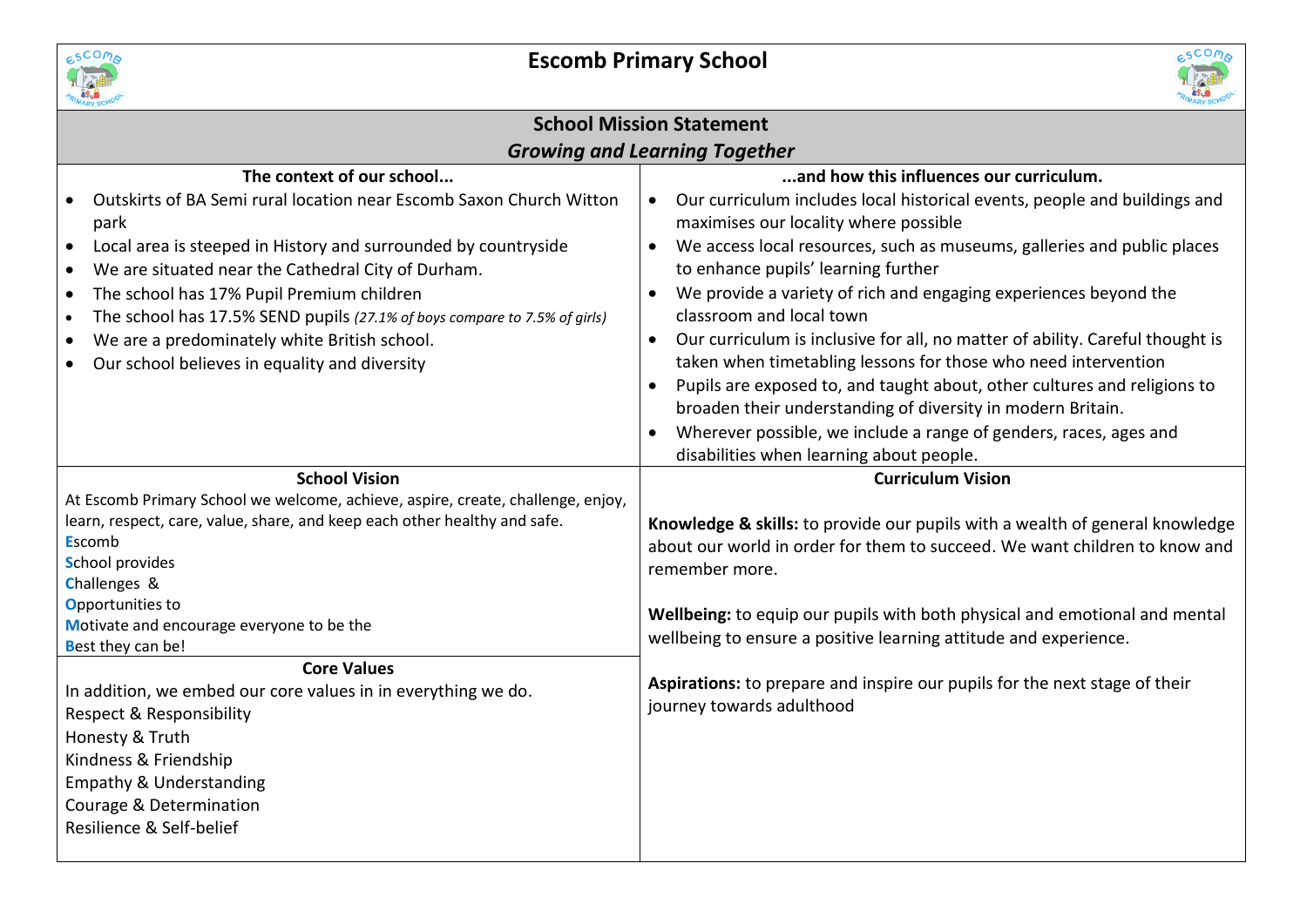## **Rights Respecting School**

In 2019 we were awarded the SILVER award for Rights Respecting. The 'Rights Respecting School' award (RRSA) helps our pupils to grow into confident, caring and responsible young citizens both in school and within the wider community. By learning about their rights, our pupils also learn about the importance of respecting the rights of others. So that the Rights Respecting Ethos is embedded in all that we do, we will link Articles to our curriculum where possible. These are found on the Long Term and Medium Term Plans for each subject.

## **International School Award**

In September 2019 we gained re-accreditation of the International School Award. At Escomb Primary School an international ethos is embedded throughout the whole school curriculum so that our children gain the cultural understanding and skills that they need so that they are truly global citizens and prepared for successful lives and careers in an increasingly global economy. Our international work also includes involvement of the wider community as well as collaborative curriculum-based work with a number of partner schools abroad.

From 2010, through Connecting Classrooms, we have had partnerships with schools in Tanzania, Botswana, Mozambique and Japan. These links still have a positive impact on our curriculum as we use resources and teacher's first-hand knowledge and experiences to bring the learning alive. We have also had Language Assistants work from European countries in school. The school has been involved in two Erasmus+ projects with partner schools in Finland, Czech Republic and Spain. We are currently involved in a Turing Scheme programme that links us with a school in Spain.

| <b>Curriculum Intent</b>                                                                                                                              |                                                                         |  |
|-------------------------------------------------------------------------------------------------------------------------------------------------------|-------------------------------------------------------------------------|--|
| <b>EYFS Curriculum</b>                                                                                                                                | Key Stage 1 & 2 Curriculum                                              |  |
| <b>PRIME</b>                                                                                                                                          |                                                                         |  |
| Communication and Language; Personal; Social and Emotional                                                                                            | English, Maths, Science, Geography; History; Music; P.E.; Art & Design; |  |
| Development; Physical Development                                                                                                                     | Design & Technology; Computing, R.E.;                                   |  |
| <b>SPECIFIC</b>                                                                                                                                       | PSHE(includes SRE); Spanish (at KS2,                                    |  |
| Literacy; Mathematics; Understanding the World; Expressive Arts & Design                                                                              |                                                                         |  |
|                                                                                                                                                       |                                                                         |  |
| <b>Characteristics of Effective Learning</b>                                                                                                          |                                                                         |  |
| Our academic curriculum is structured providing for each key stage and year group:                                                                    |                                                                         |  |
|                                                                                                                                                       |                                                                         |  |
| A clear list of what must be covered based on the Statutory Guidance within the National Curriculum (see individual subject Long term Planning Grids) |                                                                         |  |
|                                                                                                                                                       |                                                                         |  |
| Progressive knowledge and skills which will shape children as, for example, scientists or historians.                                                 |                                                                         |  |
|                                                                                                                                                       |                                                                         |  |
|                                                                                                                                                       |                                                                         |  |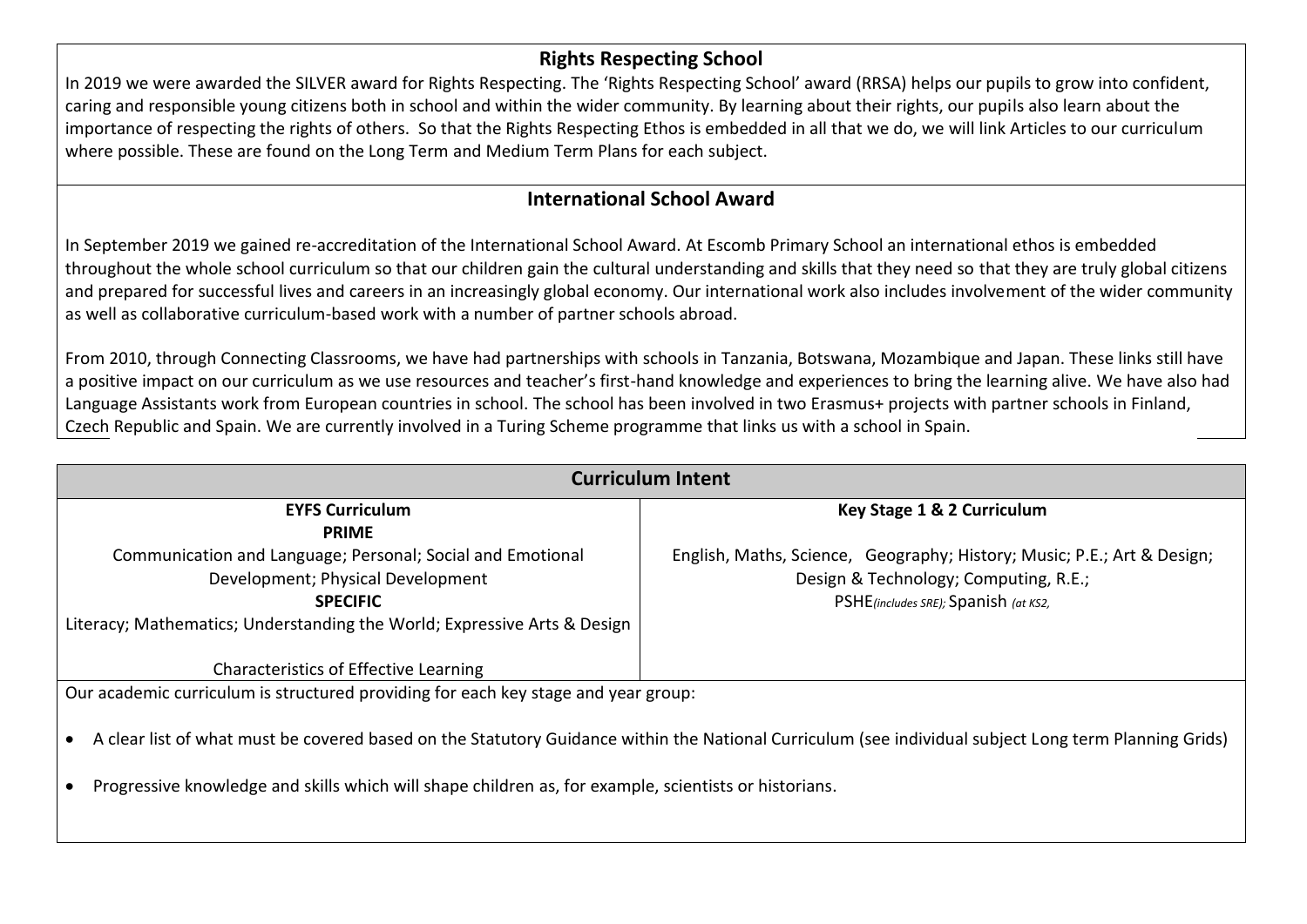| <b>Curriculum Offer:</b>                                                   |                                               |                                       |                                                                      |  |
|----------------------------------------------------------------------------|-----------------------------------------------|---------------------------------------|----------------------------------------------------------------------|--|
| We pledge to provide our pupils with the following educational experiences |                                               |                                       |                                                                      |  |
|                                                                            | <b>Daily</b>                                  | Weekly                                | <b>Termly/Annually</b>                                               |  |
| <b>EYFS</b>                                                                | Access to indoor and outdoor<br>$\bullet$     | • 1 x hour of Physical                | Pantomime visit in school<br>$\bullet$                               |  |
|                                                                            | spaces                                        | Education                             |                                                                      |  |
|                                                                            | 1 x storytime<br>$\bullet$                    | 1 x music lesson                      | Theatre group in school                                              |  |
|                                                                            | 1x Nursery rhyme time                         | 1 x PSHE lesson                       |                                                                      |  |
|                                                                            | 1 x RWI phonics lesson                        | 1 x Let's get creative                | Anti-bullying celebration<br>$\bullet$                               |  |
|                                                                            | 1 x maths mastery                             | session                               |                                                                      |  |
|                                                                            | 1x finger gym                                 | 1x Squiggle Whilst you<br>$\bullet$   | E-Safety celebration<br>$\bullet$                                    |  |
|                                                                            | 1x social skills<br>$\bullet$                 | wiggle session                        |                                                                      |  |
|                                                                            | Healthy snack and milk<br>$\bullet$           | 1 x Celebration &<br>$\bullet$        | Whole school sports event (Sports Day)                               |  |
|                                                                            | <b>Extensive choice learning</b><br>$\bullet$ | <b>Behaviour Assembly</b>             |                                                                      |  |
|                                                                            | opportunities within a well-                  | 1 x Key Stage assembly                | World Book Day celebration<br>$\bullet$                              |  |
|                                                                            | planned learning environment,                 | (Linked to Religious                  |                                                                      |  |
|                                                                            | with individualised learning                  | festivals/PSHE themes                 | Whole School Christmas Meal<br>$\bullet$                             |  |
|                                                                            | and teaching for each child.                  | 1 x W/S Singing<br>$\bullet$          |                                                                      |  |
|                                                                            | Specialist trained staffing                   | 1 x Class Assembly                    | Whole School Harvest Celebrations                                    |  |
|                                                                            | Active 30<br>$\bullet$                        |                                       |                                                                      |  |
| KS1                                                                        |                                               | 2 x hours of Physical                 | Whole School Easter Celebrations                                     |  |
|                                                                            | 1 x Maths lesson                              | Education                             |                                                                      |  |
|                                                                            | 1x RWI phonics session                        | 1 x English text/writing<br>$\bullet$ | Whole School Christmas Carol Service & Performance<br>$\bullet$      |  |
|                                                                            | 1 x Arithmetic session                        | lesson                                |                                                                      |  |
|                                                                            | Story time                                    | 1 x Science<br>$\bullet$              | Religious festivals and celebrations (e.g. Chinese New Year)         |  |
|                                                                            | <b>Outdoor Playtime</b>                       | 1 x Music/art lesson<br>$\bullet$     |                                                                      |  |
|                                                                            | A healthy meal                                | 1 x Geography/History<br>$\bullet$    | At least 1 visit or visitor linked to study area                     |  |
|                                                                            | Active 30                                     | 1 x PSHE lesson<br>$\bullet$          |                                                                      |  |
|                                                                            |                                               | 2 x Handwriting session<br>$\bullet$  | Opportunity to access sports festivals and competitions<br>$\bullet$ |  |
|                                                                            |                                               | 1 x Celebration &                     |                                                                      |  |
|                                                                            |                                               | <b>Behaviour Assembly</b>             | Opportunity to attend an After School Club                           |  |
|                                                                            |                                               | 1 x Key Stage assembly                |                                                                      |  |
|                                                                            |                                               | (Linked to Religious                  |                                                                      |  |
|                                                                            |                                               | festivals/PSHE themes                 |                                                                      |  |
|                                                                            |                                               | 1 x W/S Singing                       |                                                                      |  |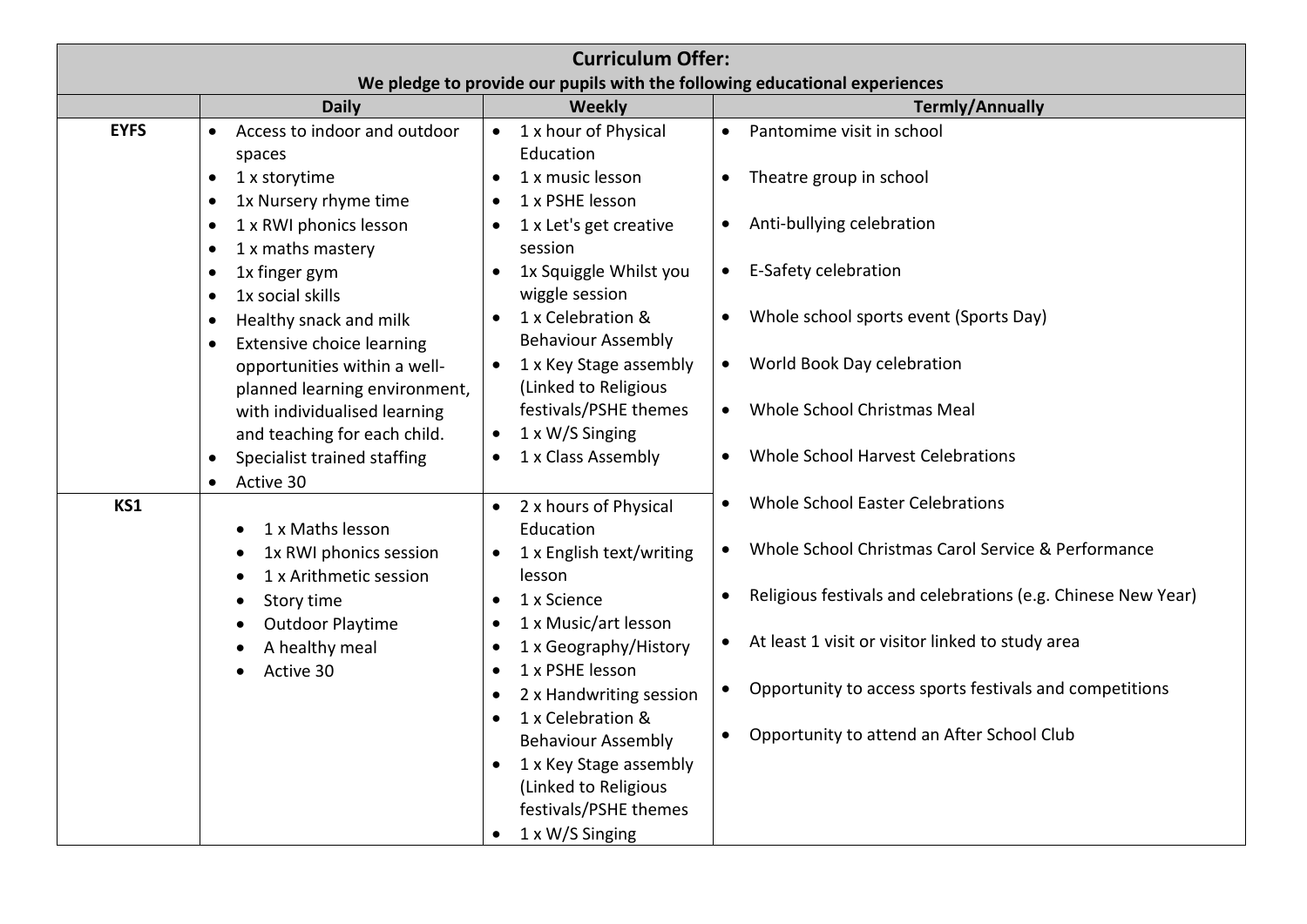|                 |                                                                                                                                 | 1 x Class Assembly                                                                                                                   |                                                                                            |
|-----------------|---------------------------------------------------------------------------------------------------------------------------------|--------------------------------------------------------------------------------------------------------------------------------------|--------------------------------------------------------------------------------------------|
| KS <sub>2</sub> | 1x English lesson<br>1 x Maths lesson<br>1 x Arithmetic session<br>$\bullet$<br>Outdoor Playtime<br>A healthy meal<br>Active 30 | As above plus<br>1 x swimming lesson<br>(Termly class rota)<br>1 x MFL lesson<br>3 x Storytime<br>3 x spelling programme<br>sessions | As above plus<br>Year 6 Puberty Talk<br>Year 6 Safety Carousel<br>Year 6 Residential Visit |
| Implementation  |                                                                                                                                 |                                                                                                                                      |                                                                                            |

## **Delivery**

 Our Learning Challenge curriculum is enquiry based. We want our children to know and remember more and be able to confidently retrieve important facts. Therefore, we teach subjects over a term instead of blocking and teaching over a short space of time e.g Geography one week and History the next. We constantly use a range of retrieval strategies to help our children commit knowledge to long term memory. In this way, our children are encouraged to 'think hard' and remember more.

- Due to weekly PPA cover, another member of staff will teach a class for a weekly session each week. Some subjects, which are taught discretely, have a weekly place in the timetable including RE, PSHE and Computing.
- The order in which skills and knowledge are taught, within subjects, has been carefully thought out. Each subject is ordered in a particular sequence for a reason. For example;
- In History, times in history are taught in a chronological order, so that pupils gain an understanding of chronology.
- In Geography the types of maps, that children use over the years, become progressively more detailed over each year. We also plan place knowledge in concentric rings from Reception to Year 6 e.g school environment, Escomb Village, Bishop Auckland, County Durham, North East, Europe etc
- In Art, pupils experience and build upon their skills within drawing, painting and sculpture and the sequence enables pupils to not loose these skills over time.
- In Computing, hardware availability is a factor when sequencing so that pupils have access to the equipment they need for that study.
- In RE, the children build upon their understanding of Christianity in the first instance and then explore other religions in comparisons. We follow the Durham Agreed Syllabus.
- In Science, studies can be seasonal, such as living things, others may need external trips to ensure maximum learning and so these things need to be considered when sequencing.
- In Music, we follow the Durham Music Service progression map using a wide range of other elements to supplement the delivery of these studies. Classes have the opportunity to have sessions delivered by DMS wider opportunity programme. This is also used to up-skill teachers.
- In PSHE we use Talking Points as the core for our teaching.
- In Spanish, we follow the sequence set in a delivered programme called Lingotots. This is delivered across Key stage 2 by a language teacher.
- We want our pupils to make links in their learning throughout each subject. Year on year, children will build on their prior knowledge, skills and understanding in order to deepen their thinking and learning. The basis of each unit, within a particular subject, always begins with an enquiry based